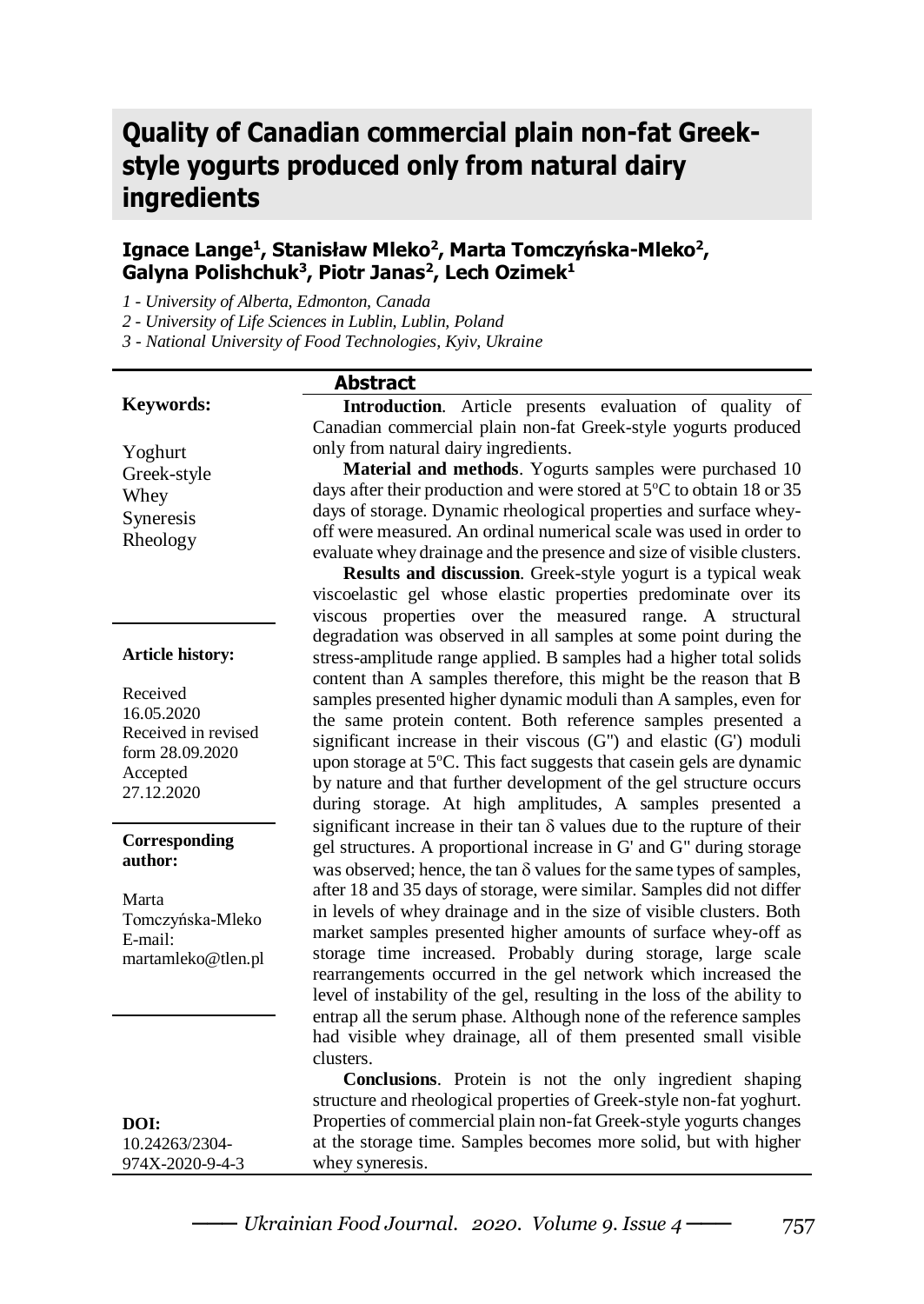### **Introduction**

Greek-style yogurt (strained yogurt) is a semisolid dairy product obtained by removing part of the whey from regular yogurt [1–3]. As a result of this action, the total solids content and lactic acid concentration of the initial yogurt are increased (concentrated yogurt typically contains  $22-23$  g/100g total solids and has an acidity of around  $1.60-1.80$  g/100g lactic acid), giving the final product a much thicker consistency and a distinctive, slightly tangy taste [4, 5]. In addition, the product obtained has nutritional properties superior to those of regular yogurt, with higher protein and mineral contents and very low lactose content. It also has better keeping qualities due to the increased lactic acid concentration [6–8].

Health benefits associated with yogurt cultures and probiotics led to a sharp increase in the per capita consumption of yogurt in Canada and the United States during the last decades [9]. According to Chandan [10], yogurt sales in the U.S. have been spectacular, increasing from 1,837 million pounds in the year 2000 to 2,990 million pounds in 2005, and they continue to show remarkable growth. Overall yogurt category sales increased 12% year after year. Of those sales, 85% was driven by a 146% increase in Greek-style yogurt sales, while a 2% increase in traditional yogurt sales accounted for only 15% of category growth [9].

To take advantage of the current remarkable economic growth of Greek-style yogurt, the issue of good quality is very important. Some researchers work on development of an efficient formulation for the production of strained yogurt powder. It is believed that a dried type of concentrated yogurt will help to expand the economic boom of Greek-style yogurt in areas that have a limited indigenous dairy industry, or regions that suffer from seasonal deficiencies in milk supply [11]. Thus, this type of product is intended to open new markets to this highly valuable food commodity.

The pronounced economic growth of Greek-style yogurt has led to a noticeable diversification of the traditional product. Many mechanized systems based on modern techniques, such as membrane processes, centrifugation, and direct reconstitution, have been developed to manufacture strained yogurt in large volumes [1, 12–14]. Because the overall characteristics of concentrated yogurt depend on the method of production, the use of different manufacturing methods has led to the production of diverse varieties of commercial Greek-style yogurt which significantly differ in their composition [1, 15]. Tamime [16] and Tamime & Robinson [17] have reported about the difference in composition of various types of commercial concentrated yogurt that exist around the world. In order to respond to the increasing consumer preference for reduced fat and additive-free products, the current study will emphasize the production of a non-fat, additive-free type of yogurt [18].

Regardless of the production method and composition of the final product, one of the major concerns facing the Greek-style yogurt industry is the production and maintenance of a product with optimum consistency, stability and texture properties [19]. The overall visual appearance, microstructure, and rheological properties of acid milk gels are important physical attributes which contribute to the overall sensory perception and functionality of these products [20]. Textural attributes, including the desired oral viscosity, are very important criteria for quality and for consumer acceptance of yogurt [21]. Skriver *et al.* [22], Richardson *et al*. [23], and Stanley & Taylor [24] reported that sensory texture analyses are highly correlated with the rheological properties of stirred yogurt and other semi-solid foods. Thus, the objective of this experiment was to evaluate the quality of commercial Greek-style yogurt and its "on shelf" stability. Such stability is particularly difficult to preserve for natural non-fat yoghurts. Fat is an ingredient which stabilizes the structure and texture of yogurt and makes it more attractive for consumers. Different texture shaping ingredients added to many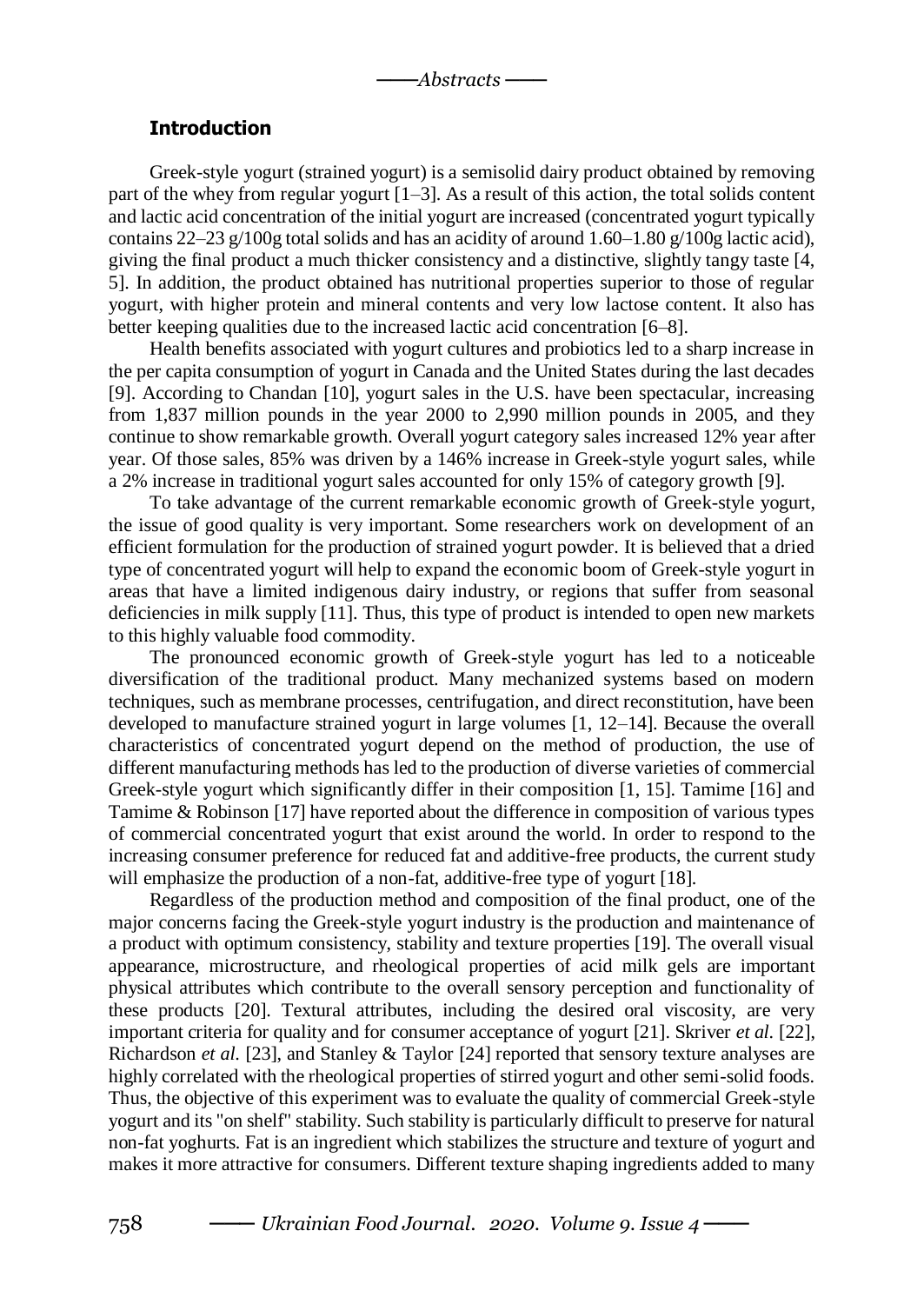commercial yogurts enable to obtain a product with any desired texture and stability. Much more difficult it to obtain product based only on non-fat milk ingredients.

The aim of this study was to to investigate the structure and rheological properties of non-fat Greek-style yogurts with different dry matter content, produced only from natural dairy ingredients.

The research tasks:

- 1. To analyse the current state of production of Greek-style yogurts;
- 2. To investigate the quality indicators of commercial samples of non-fat Greek-style yogurts;
- 3. To identify patterns of changes in the structure of the protein gel of yogurt with different dry matter content during storage.

# **Materials & methods**

## **Market reference samples**

All types of commercial, plain Greek-style yogurts (0% M.F.) produced from natural dairy ingredients without added preservatives, emulsifiers or stabilizers (according to their labeling), that were commercialized in Edmonton (Canada) by three supermarket chains (Walmart, Superstore, and Safeway) were used as reference samples in this study. Two products that met these requirements were labeled as "A" and "B". Reference samples were purchased 10 days after their production and were stored at 5 °C to obtain 18 or 35 days of storage. Specifications of these samples are shown in Table 1.

 **Table 1** 

| Ingredients $*$                      | Skim milk, live active | Skim milk, live active |
|--------------------------------------|------------------------|------------------------|
|                                      | cultures               | cultures               |
| Production method <sup>†</sup>       | Traditional/Stirred    | Traditional/Stirred    |
| Shelf life $(Days)$ <sup>†</sup>     | 35                     | 35                     |
| Fat content $(\%)^{\mathcal{F}}$     | 0.0                    | 0.0                    |
| Protein content $(\%)^{\mathcal{F}}$ | 10.3                   | 10.3                   |
| Carbohydrates content                | 3.4                    | 6.9                    |
| $(\%)^*$                             |                        |                        |
| Total Solids content $(\%)^{\S}$     | 13 7                   |                        |

## **Specifications of the market reference samples used in this study**

¥ Specifications obtained from products labels.

† Specifications obtained from customer services.

§ Total solids content was calculated based on the carbohydrates, fat and protein contents.

## **Dynamic rheological measurements**

Small amplitude oscillatory rheology (SAOR) tests were performed with a Paar Physica UDS200 MCR Rheometer. The evaluation method was adapted from Özer *et al.* [25–27]. The rheometer was set up with a parallel-plate geometry (10 mm plate radius and 1 mm gap setting). All samples were gently stirred with a spoon for 30 seconds before measurement in order to mix the potential free whey with the resultant gel. Each sample was loaded into the rheometer and allowed to relax and equilibrate to measuring temperature (25 $\pm$ 0.1 °C) for 2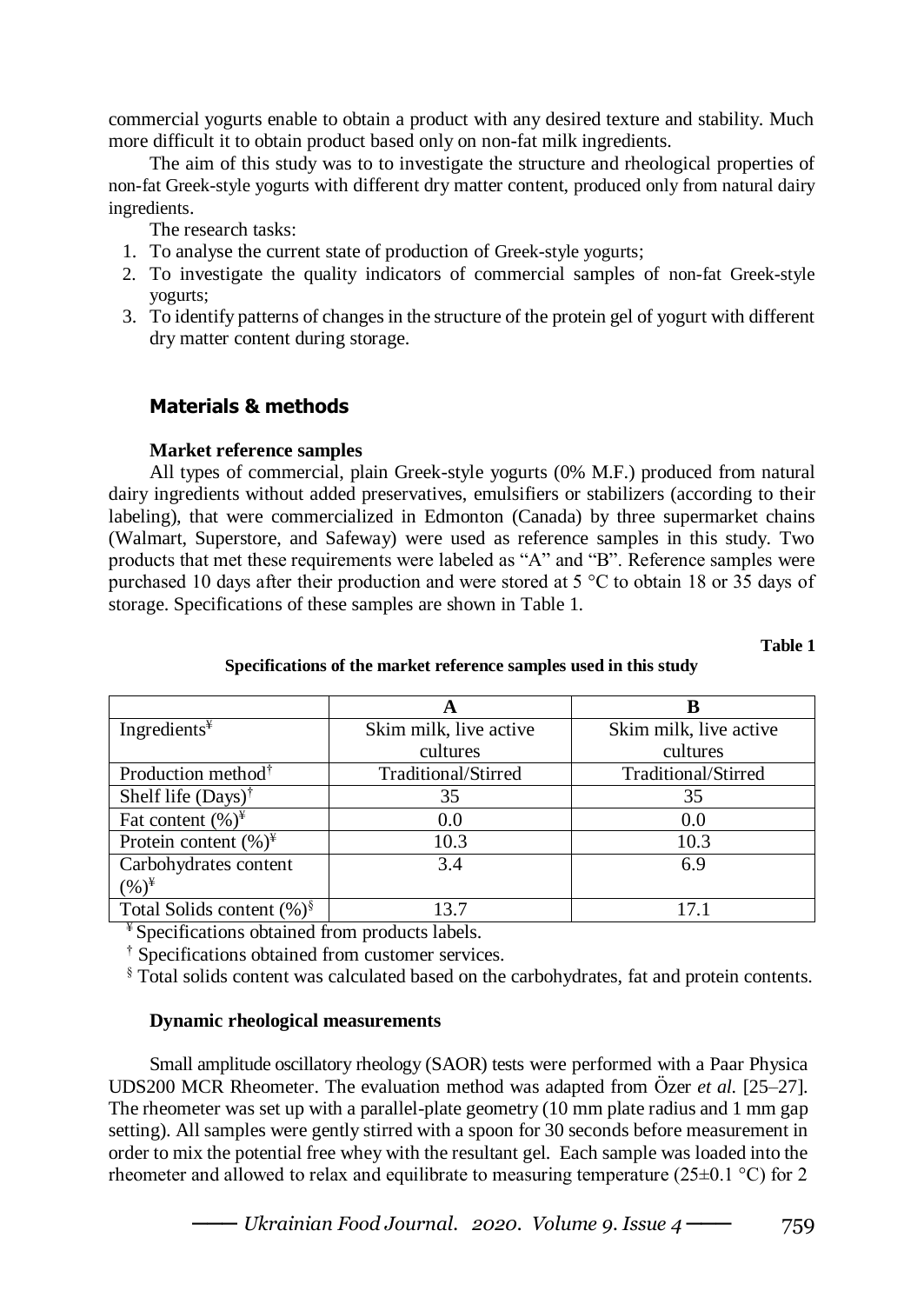*───Abstracts ───*

minutes prior to testing. The temperature of the samples inside the rheometer was maintained by a circulating cooling system. Rheological aspects of all samples were evaluated by conducting stress amplitude sweep tests. A sweeping amplitude from  $1.5 \times 10^{-2}$ to  $1.5 \times 10^{-1}$  mNm at 0.25 Hz was used and 25 measuring points were performed through the sweeping range. Storage (G') and loss (G") moduli were recorded. Three replications were conducted for each sample.

### **Whey separation measurements**

**Surface whey-off (SWO).** The method used to quantify the amount of free whey present on top of the resultant gel was adapted from Lucey *et al.* [28]. Experimental samples were evaluated before and after applying homogenization during their production. Any free whey expelled on top or around the sides of the gel was gently sucked with a polyethylene transfer pipette and weighted. Once all the free whey was sucked from the surface, the gel was allowed to rest for 1 minute and any further surface whey was sucked and weighted. The degree of whey separation was expressed as a percentage of the total sample weight (% m/m). After quantification, free-whey was reintroduced into the samples.

**Whey drainage (WD).** To evaluate the degree of whey drainage present in the final samples, the resultant gels were broken with a spoon and the level of whey drainage was quantified using an ordinal numerical scale from 0 (no visible whey drainage) to 2 (high amount of whey drainage). Figure 1 illustrates the different levels that were used to classify the samples according to whey drainage.



Level 0 Level 1 Level 2

**Figure 1. Ordinal levels used for the classification of samples according to the degree of whey drainage**

**Presence and size of visible clusters.** An ordinal numerical scale from 0 (no visible clusters) to 3 (big visible clusters) was used in order to evaluate the presence and size of visible clusters in the final products. All samples were gently stirred with a spoon for 30 seconds before the evaluation in order to mix the potential free whey with the resultant gel. Figure 2 shows the different levels that were used to classify the samples according to the presence and size of the clusters.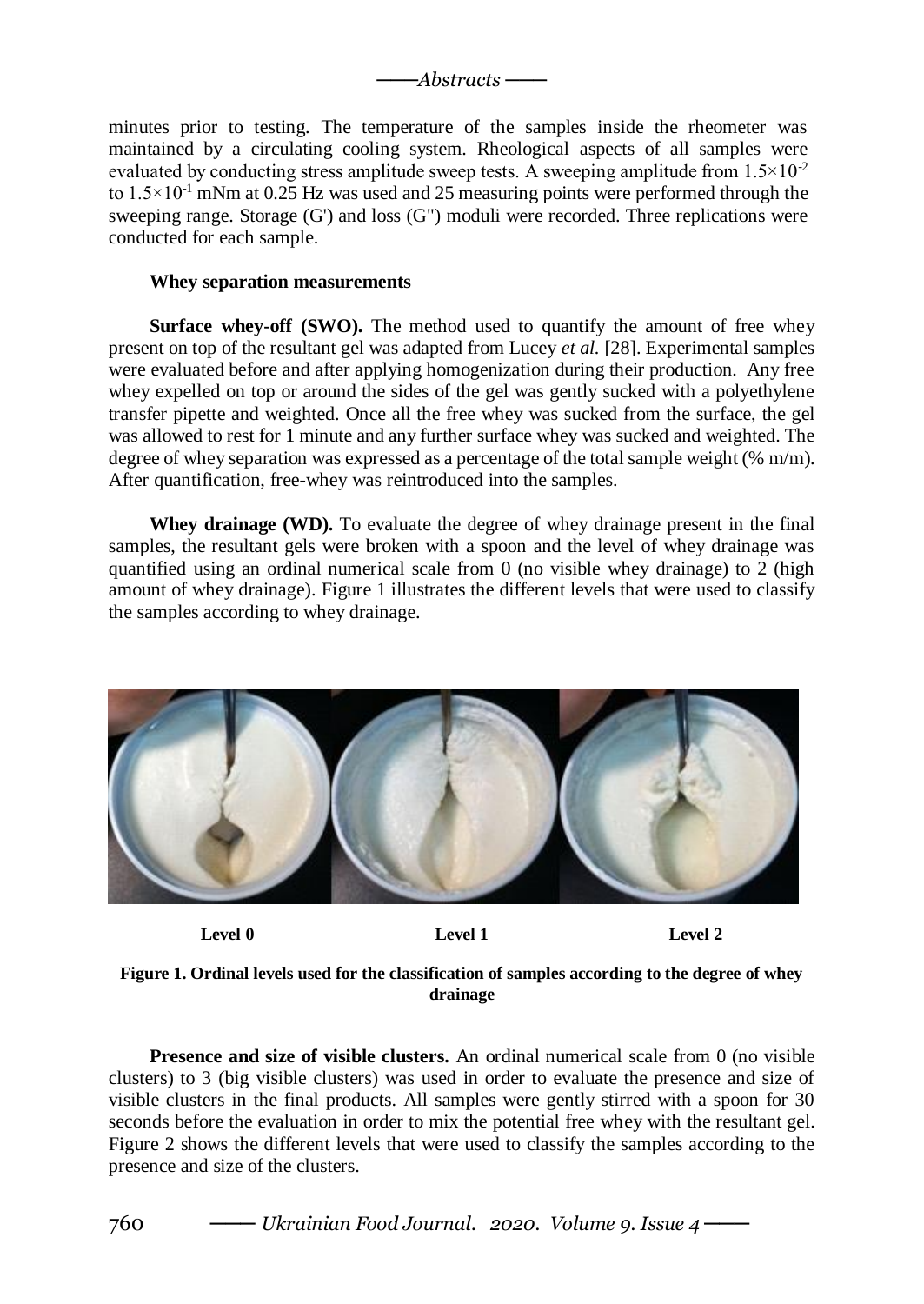

**Figure 2. Ordinal levels used for the classification of samples according to the presence and size of visible clusters**

Level 0 could not be assigned to any of the evaluated samples. All samples presented visible clusters.

## **Experimental design and statistical analysis**

The market reference samples were evaluated for their rheological and physicochemical properties at day 18 and 35 after their production. All measurements were carried out in triplicate. According to the data collected from these analyses, a mean reference value and a two-sided confidence interval ( $\alpha$ =0.05) was established for each parameter tested. Reference confidence intervals at *P* < 0.05 were used for comparisons with experimental data.

## **Results and discussion**

## **Dynamic rheological analyses**

In particular, the weak viscoelastic nature of yogurt gel is well established and the rheological properties of yogurt can be explained by measuring its viscous (G") and elastic (G') moduli [25]. Figure 3 shows the dynamic moduli (G' and G") of the reference samples when applying a stress amplitude sweep test. Consistent with the data presented in Figure 3, it can be stated that Greek-style yogurt is a typical weak viscoelastic gel whose elastic properties predominate over its viscous properties over the measured range.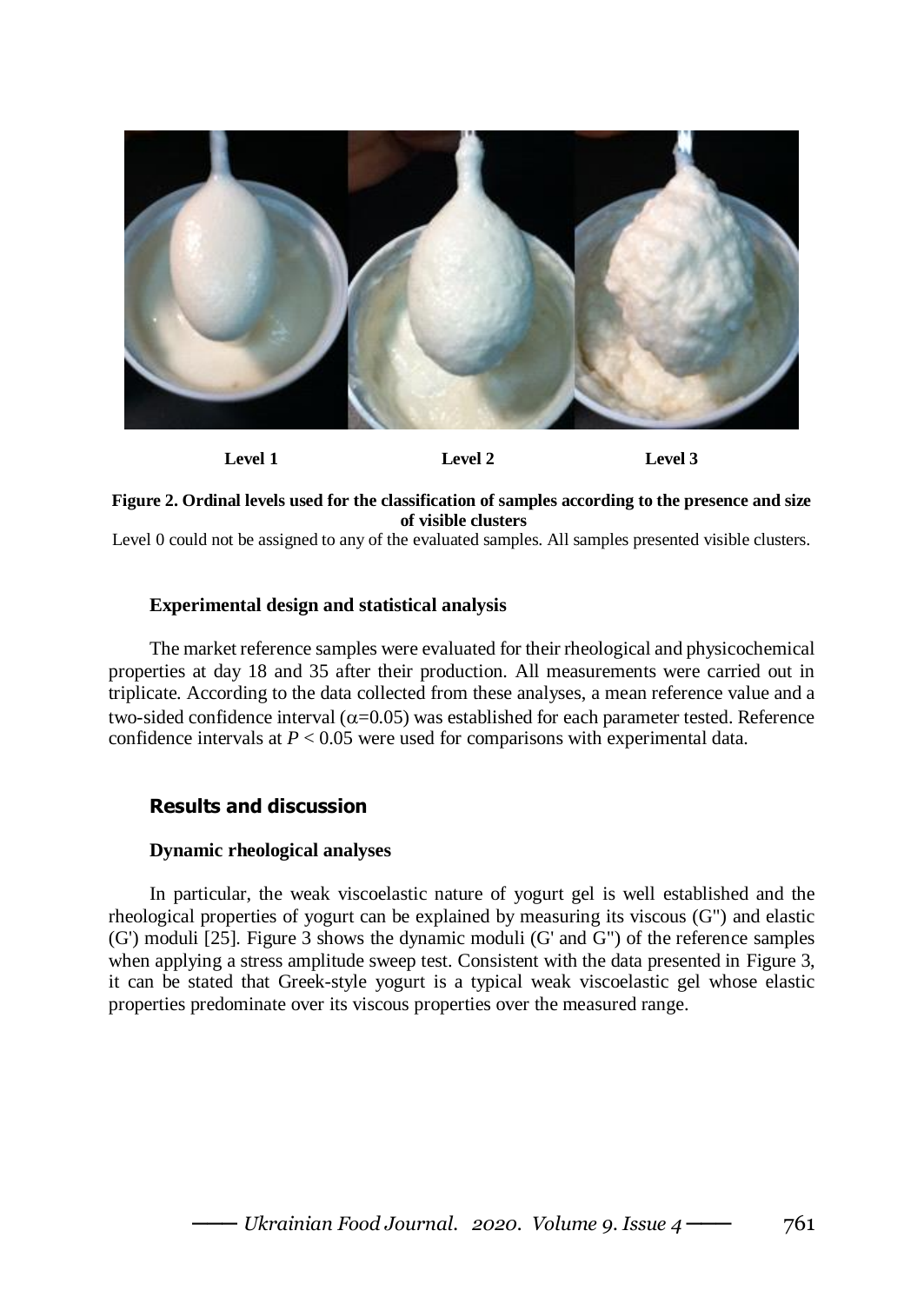*───Abstracts ───*



**Figure 3. Storage (G') and loss (G'') modulus of reference samples at days 18 and 35 after their production**

Presented values are the means of triplicate measurements.

According to the previous figure, both fundamental dynamic parameters (G' and G") showed a stress-amplitude dependence. Also, a linear viscoelastic region was evident for all samples. A structural degradation was observed in all samples at some point during the stressamplitude range applied. These breakdown as a function of amplitude suggests that mechanical changes produced in the gels during the manufacturing process would lead to drastic rheological changes [20]. Özer *et al.* [25] stated that yogurt is a metastable gel and any change in its enthalpic/entropic nature creates irreversible deformation.

Although both types of reference samples had the same protein contents (Table 1), B sample had higher G' and G" moduli than A sample. As a result of more protein-protein interactions at higher protein levels, a much denser and stronger gel structure can be expected; however, the rheological properties of yogurt are not only dependent on the protein content, but are also highly dependent on total solids content and on the type of protein present in the gel matrix [29–31]. B samples had a higher total solids content than A samples (Table 1); therefore, this might be the reason that B samples presented higher dynamic moduli than A samples. Even though the spatial distribution of the protein-protein bonds over the gel network, the strength of the interaction forces between protein molecules and the structure of the protein particles themselves also defined the mechanical properties of a gel network [32, 33].

Both reference samples presented a significant increase in their G' and G" upon storage at 5<sup>o</sup>C. This matches the findings of Marafon *et al.* [34], Serra *et al.* [35] and Weidendorfer *et al.* [36], who reported an increase in G' in stirred yogurts within storage. This fact suggests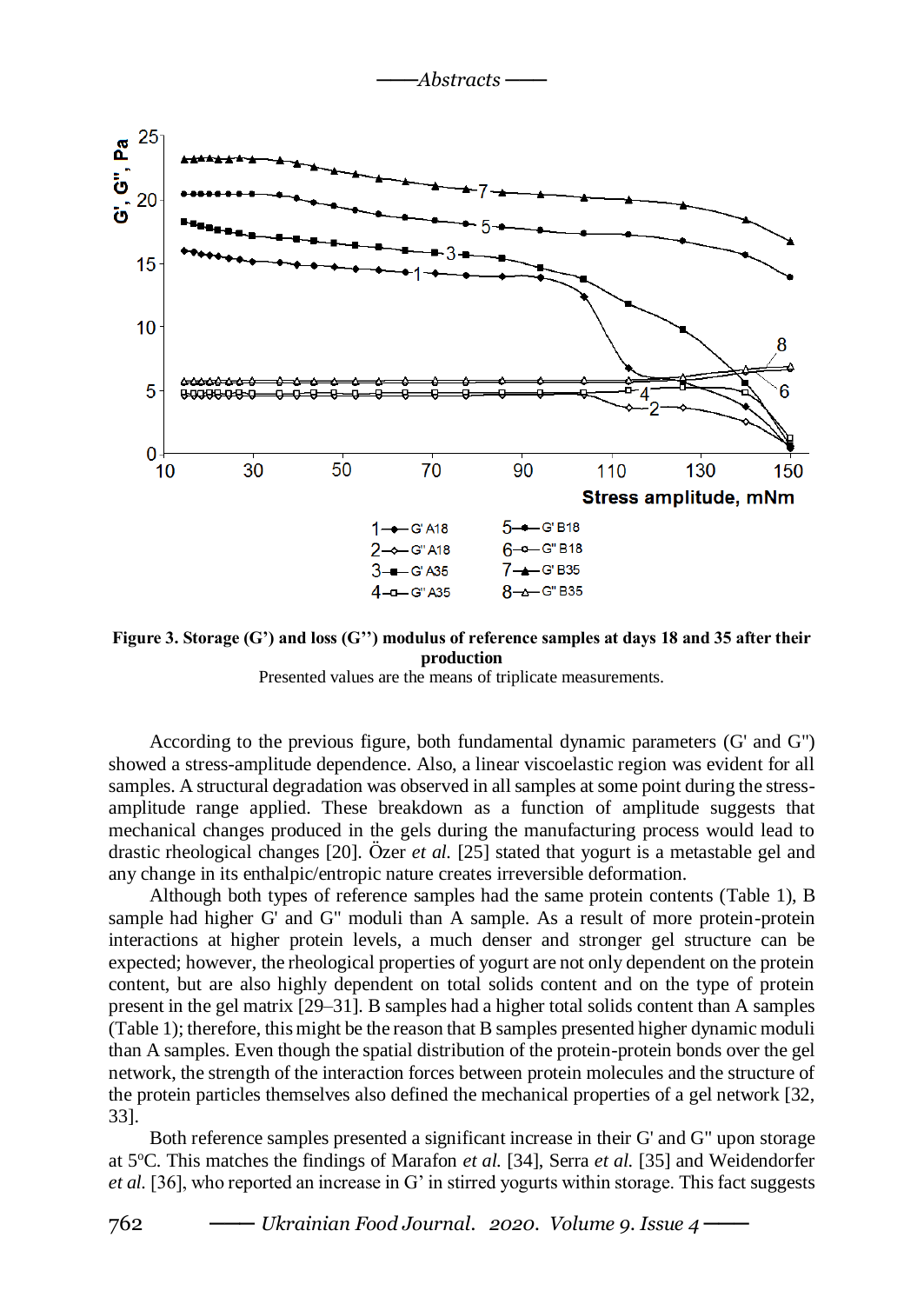that casein gels are dynamic by nature and that further development of the gel structure occurs during storage [37]. Özer *et al*. [26] affirms this point by stating that the number and/or strength of nonrelaxing and relaxing protein bonds in a protein gel matrix increases during storage. Upon storage, casein particles experience several large-scale rearrangements which result in the formation of new linkages to decrease the total free energy of the system and move to a more thermodynamically stable state [20, 35, 37].

Figure 4 presents the loss tangent (tan  $\delta = G''/G'$ ) values of the reference samples in days 18 and 35 after their production. Although B samples had higher G" and G' values than A samples, within the linear viscoelastic region, the tan  $\delta$  values of these two samples were similar.



Figure 4. Loss tangent (tan  $\delta = G''/G'$ ) values of reference samples at days 18 and 35 after their **production**

Presented values are the means of triplicate measurements.

Loss tangent values are highly dependent on the nature of bonds between the particles integrating the gel network [25, 27, 38]. Thus, it can be stated that at low amplitudes, the nature of bonds between the particles integrating both gels was similar. However, at high amplitudes, A samples presented a significant increase in their tan  $\delta$  values due to the rupture of their gel structures, which resulted in a non-proportional decrease in the number and/or strength of non-relaxing protein bonds and relaxing bonds. After the breakage point, the number and/or strength of non-relaxing bonds declined more rapidly than the number and/or strength of relaxing bonds; therefore, G' decreased more pronouncedly than G", indicating a partial breakdown of the elastic structure and a change to a relatively more viscous behavior. Due to this fact, at high amplitudes, A samples had a higher liquid-like behavior than B samples, and a significant difference in tan  $\delta$  values was observed between both samples [39, 40].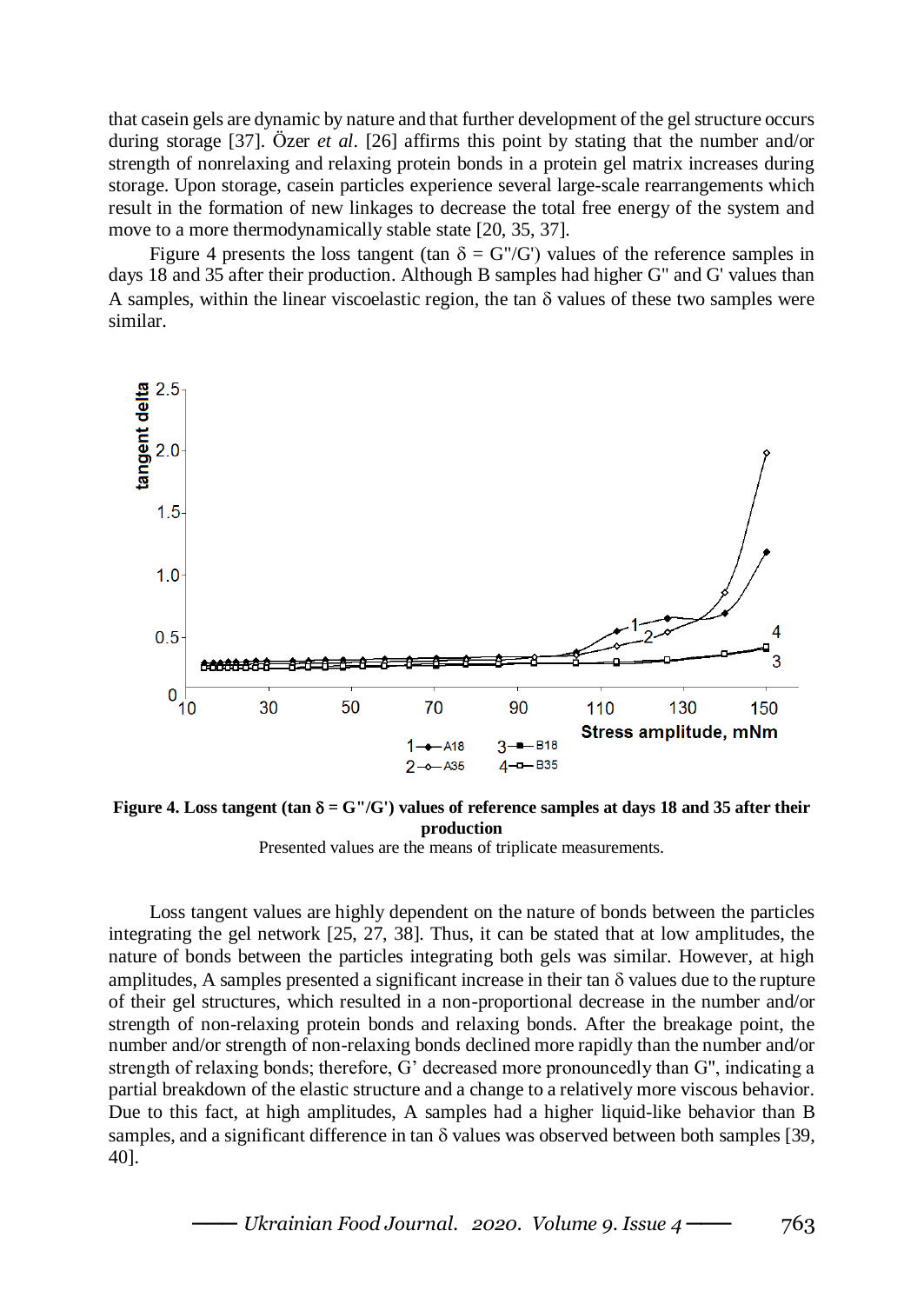Even though the G' and G" of both reference samples increased upon storage time (the number and/or strength of non-relaxing protein bonds and rapidly relaxing bonds increase with storage time), the tan  $\delta$  remained almost unchanged for each sample throughout the storage period, suggesting the formation of essentially similar network structures throughout storage time [26]. This fact led to a proportional increase in G' and G" during storage; hence, the tan  $\delta$  values (tan  $\delta = G''/G'$ ) for the same types of samples, after 18 and 35 days of storage, were similar. For comparative purposes, Table 2 provides the two-sided confidence interval limits ( $\alpha$  = 0.05) for the mean G' and tan  $\delta$  values of the reference samples at points 1, 12 and 25 of the sweeping amplitude range applied. This table also presents the corresponding confidence interval limits ( $\alpha = 0.05$ ) for the mean SWO value of the reference samples and the mean values of the ordinal measurements (WD; presence and size of clusters) that were carried out on these samples.

#### **Table 2**

| <b>Parameters tested</b>                   | <b>Market Reference Values</b> |  |
|--------------------------------------------|--------------------------------|--|
| G' (Pa) [P1: 14.6 $\mu$ Nm] <sup>†</sup>   | $22.358 - 16.226$ <sup>a</sup> |  |
| $G''/G'$ [P1: 14.6 $\mu$ Nm] <sup>†</sup>  | $0.257 - 0.249$ <sup>a</sup>   |  |
| G' (Pa) [P12: 43.6 $\mu$ Nm] <sup>†</sup>  | $22.418 - 15.374$ <sup>a</sup> |  |
| G"/G" [P12: 43.6 $\mu$ Nm] <sup>†</sup>    | $0.283 - 0.260$ <sup>a</sup>   |  |
| G' (Pa) [P25: 150 $\mu$ Nm] <sup>†</sup>   | $16.304 - 0.000$ <sup>a</sup>  |  |
| G"/G' [P25: 150 $\mu$ Nm] <sup>†</sup>     | $5.324 - 0.040$ <sup>a</sup>   |  |
| SWO $(\%m/m)$ <sup>†</sup>                 | $0.190 - 0.028$ <sup>a</sup>   |  |
| WD§                                        | $0.000 \pm 0.000$ b            |  |
| Presence and size of clusters <sup>§</sup> | $1.000 \pm 0.000$ b            |  |

**Rheological and physicochemical values of the market reference samples**

†Scale measures.

§Ordinal measures. <sup>a</sup> 95% two-sided confidence intervals.

 $<sup>b</sup>$  Mean values of reference samples  $\pm$  SD.</sup>

As the level of WD and the size of visible clusters were measured using ordinal scales, confidence intervals could not be determined for this type of data. Therefore, the total mean values for these two measurements were considered as reference values for comparison with experimental data.

#### **Physicochemical analyses**

Table 3 shows the physicochemical results obtained from market reference samples at days 18 and 35 after their production. Samples did not differ in levels of WD and in the size of visible clusters. All tested samples presented significant levels of SWO. Both market samples presented higher amounts of SWO as storage time increased. Due to this fact, it can be stated that, during storage, large scale rearrangements occurred in the gel network which increased the level of instability of the gel, resulting in the loss of the ability to entrap all the serum phase [28]. This observation agrees with Al-Kadamany *et al.* [41] who reported that the level of free whey in concentrated yogurt produced by the traditional method increases upon storage. Additionally, Salvador & Fiszman [42] reported that the level of syneresis in whole and skimmed set types of yogurt increases with storage time.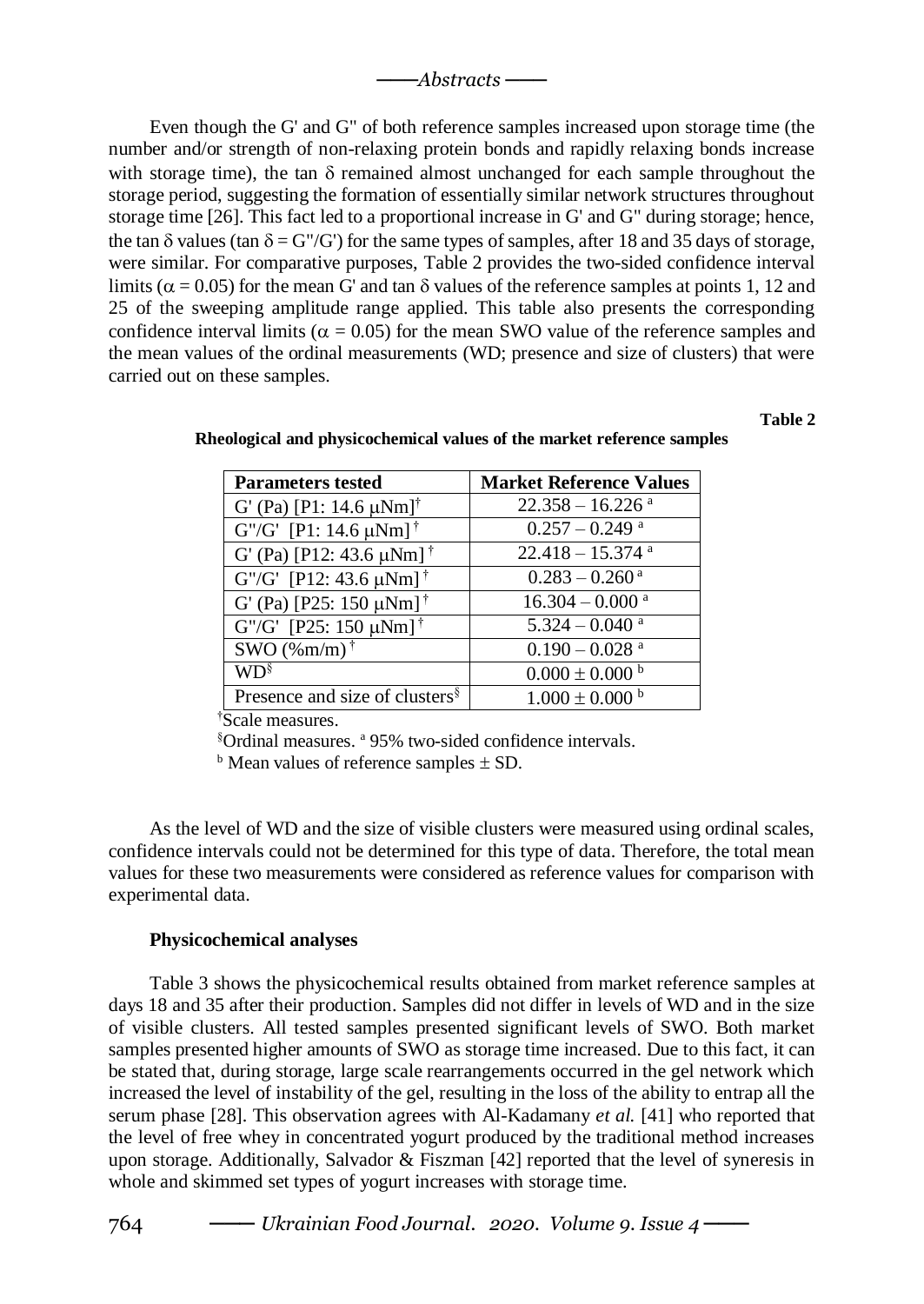| <b>Reference</b> | <b>Surface whey-off</b> | Whey              | Size of visible   |
|------------------|-------------------------|-------------------|-------------------|
| samples          | $(\%m/m)$               | drainage          | clusters          |
| $A$ – Day 18     | $0.050 \pm 0.087$       | $0.000 \pm 0.000$ | $1.000 \pm 0.000$ |
| $A$ – Day 35     | $0.203 \pm 0.021$       | $0.000 \pm 0.000$ | $1.000 \pm 0.000$ |
| $B - Day 18$     | $0.030 \pm 0.052$       | $0.000 \pm 0.000$ | $1.000 \pm 0.000$ |
| $B - Day 35$     | $0.153 \pm 0.150$       | $0.000 \pm 0.000$ | $1.000 \pm 0.000$ |
| Total mean value | $0.109 \pm 0.083$       | $0.000 \pm 0.000$ | $1.000 \pm 0.000$ |

### **Physicochemical properties of market reference samples ¥**

 $*$  Presented values are the means of 3 replicate trials  $\pm$  SD

Although none of the reference samples had visible WD, all of them presented small visible clusters. According to Lee & Lucey [21], stirred yogurts are likely to have clusters of protein aggregates which are presumably created by the collisions and shearing during the mixing process involved in their production. Due to this mechanical process, the characteristic three-dimensional gel matrix of set yogurt is no longer visible in stirred products. Lee & Lucey [40] stated that stirred yogurt is a weak gel system and although "particle size" is sometimes reported for stirred yogurt it should be recognized that there are no individual particles; rather, there are weakly associated clusters of proteins that make up the network. The stirring action associated with the production of stirred yogurts disrupts the weak protein network and creates "particles". It is important to remark that the damage done to the coagulum during the production of concentrated stirred yogurts has a major impact on the viscosity of the final products. The larger the undisturbed aggregations of casein, and the smaller the whey-filled spaces, the higher the viscosity of the final product [32].

Several researchers, such as Weidendorfer *et al.* [36], studied and continue to study the way to avoid or minimize visual particles in stirred yogurt. Kucukcetin [43] stated that numerous manufacturing parameters, such as high incubation temperatures, excessive whey protein to casein ratios, certain types of starter cultures and the use of excessive amounts of starter culture, are associated with textural defects of stirred yogurt, including graininess (particles) and surface roughness (irregularities in the yogurt matrix). Thus, to minimize visual clusters in the final product, it is very important to control these production parameters.

#### **Conclusions**

Protein is not the only ingredient shaping structure and rheological properties of Greek-style nonfat yoghurt. Other non-fat ingredients influence probably the structure of the protein particles and forces between protein molecules. Properties of commercial plain non-fat Greek-style yogurts change at the storage time. Samples become more solid, but with higher whey syneresis. After 35 days of storage commercial Greek-style non-fat yoghurt had good properties without visible whey drain drainage and small clusters.

#### **References**

1. Lange I., Mleko S., Tomczyńska-Mleko M., Polischuk G., Janas P., Ozimek L. (2020), Technology and factors influencing Greek-style yogurt – a Review, *Ukrainian Food Journal*, 9(1), pp. 7–35.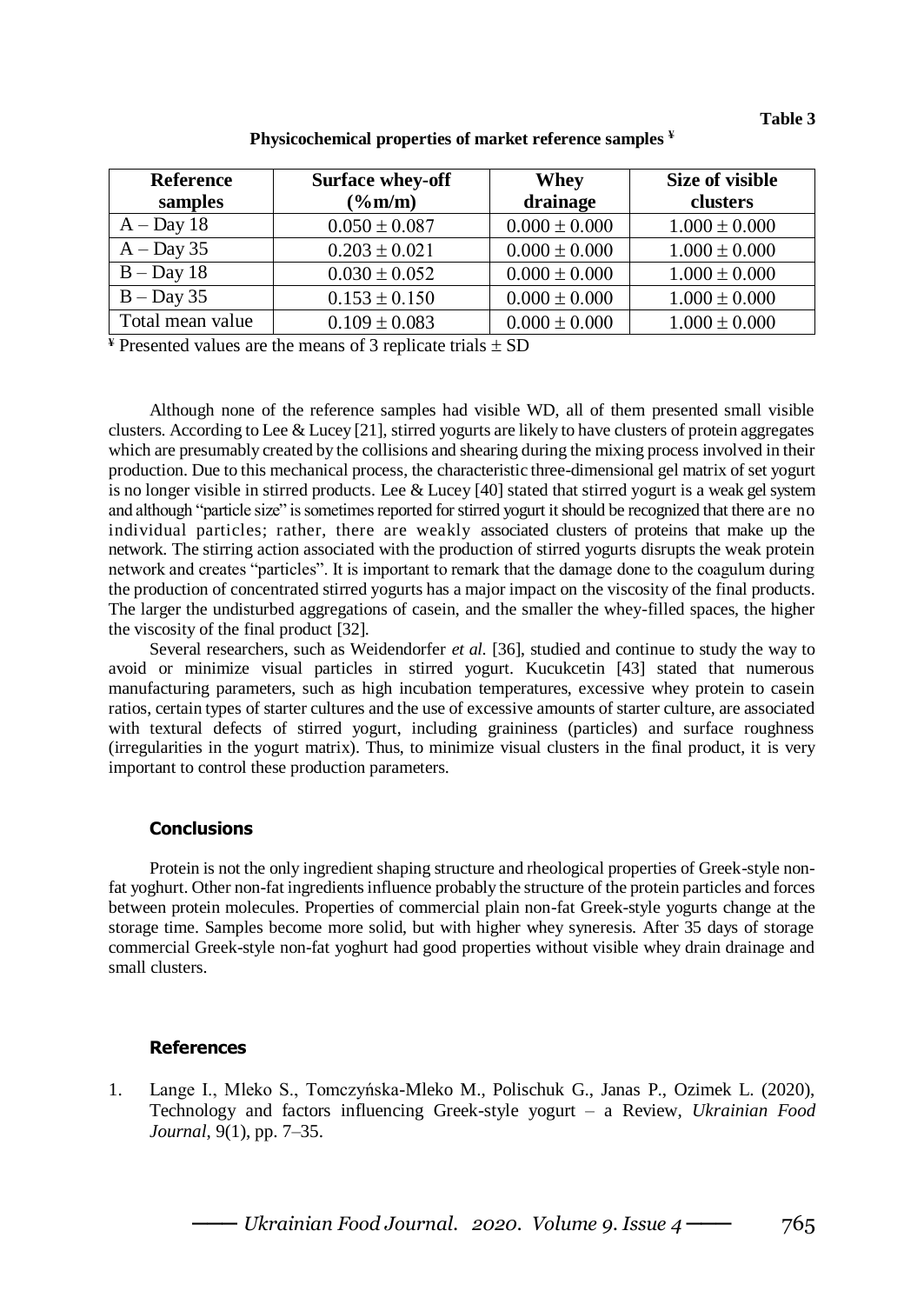- 2. Yazici F., Akgun A. (2004), Effect of some protein based fat replacers on physical, chemical, textural, and sensory properties of strained yoghurt, *Journal of Food Engineering,* 62(3), pp. 245–254.
- 3. Mihyar G. F., Yousif A. K., Yamani, M. I. (1999), Determination of benzoic and sorbic acids in labneh by high–performance liquid chromatography, *Journal of Food Composition and Analysis,* 12(1), pp. 53–61.
- 4. Yildiz F. (2009), Overview of yogurt and other fermented dairy products. In F. Yildiz (Ed.), *Development and manufacture of yogurt and other functional dairy products*, CRC Press.
- 5. Robinson R.K. (2002), Yoghurt types and manufacture. In P.F. Fox (Ed.), *Encyclopedia of Dairy Sciences*, Elsevier Science, Burlington.
- 6. Mahdian E., Tehrani M. M. (2007), Evaluation the effect of milk total solids on the relationship between growth and activity of starter cultures and quality of concentrated yoghurt, *American–Eurasian Journal of Agricultural & Environmental Science*, 2(5), pp. 587–592.
- 7. Nsabimana, C., Jiang, B., Kossah, R. (2005), Manufacturing, properties and shelf life of labneh: A review, *International Journal of Dairy Technology*, 58(3), pp. 129–137.
- 8. Salji J. (1991), Concentrated yogurt: a challenge to our food industry, *Food Science and Technology Today*, 5, pp. 18–19.
- 9. United States Department of Agriculture (USDA) (2018), *Profiling food consumption in America*. In USDA (Ed.), Agriculture Fact Book 2018.
- 10. Chandan R. C. (2008), Dairy industry: production and consumption trends. In R.C. Chandan, A. Kilara, & N.P. Shah (Eds.), *Dairy processing & quality assurance*, Wiley–Blackwell.
- 11. Kneifel W. (1993), Recombined and filled milks. In R. Macrae, R.K. Robinson, & M.J. Sadler (Eds.), *Encyclopedia of Food Science, Food Technology and Nutrition,* London.
- 12. Özer B. H, Robinson R. K. (1999), The behaviour of starter cultures in concentrated yoghurt (labneh) produced by different techniques, *Lebensmittel–wissenschaft Und–Technologie,*  32(7), pp. 391–395.
- 13. Tamime A. Y., Robinson, R. K. (1999), Traditional and recent developments in yoghurt production and related products. In A. Y. Tamime, & R.K. Robinson (Eds.), *Yoghurt: Science and technology 2nd Edition,* CRC Press.
- 14. Tamime A. Y., Davies G., Chehade A. S., Mahdi H. A. (1991), The effect of processing temperatures on the quality of labneh made by ultrafiltration, *International Journal of Dairy Technology*, 44(4), pp. 99–103.
- 15. Abu–Jdayil B., Jumah R. Y., Shaker R. R. (2002), Rheological properties of a concentrated fermented product, labneh, produced from bovine milk: effect of production method, *International Journal of Food Properties,* 5(3), pp. 667–680.
- 16. Tamime A. Y. (2003), Yogurt–based products. In B. Caballero, L. Trugo, & P. Finglas (Eds.), *Encyclopedia of Food Science and Nutrition 2nd Edition,* Academic Press, London.
- 17. Tamime A. Y., Robinson R. K. (2007), Traditional and recent developments in yoghurt production and related products, In A. Y. Tamime, & R.K. Robinson (Eds.), *Yoghurt: Science and technology 3 rd Edition* (pp. 348–367), CRC Press, Boca Raton, FL.
- 18. Gould B. W., Cornick J., Cox, T. (1994), Consumer demand for new reduced–fat foods: an analysis of cheese expenditures, *Canadian Journal of Agricultural Economics,* 42(3), pp. 367–380.
- 19. Abu–Jdayil, B., Shaker, R. R., Jumah, R. Y. (2000), Rheological behavior of concentrated yogurt (labneh), *International Journal of Food Properties,* 3(2), pp. 207–216.
- 20. Lucey J. A. (2002), Formation and physical properties of milk protein gels, *Journal of Dairy Science,* 85(2), pp. 281–294.
- 21. Lee W. J., Lucey J. A. (2006), Impact of gelation conditions and structural breakdown on the physical and sensory properties of stirred yogurts, *Journal of Dairy Science,* 89(7), pp. 2374–2385.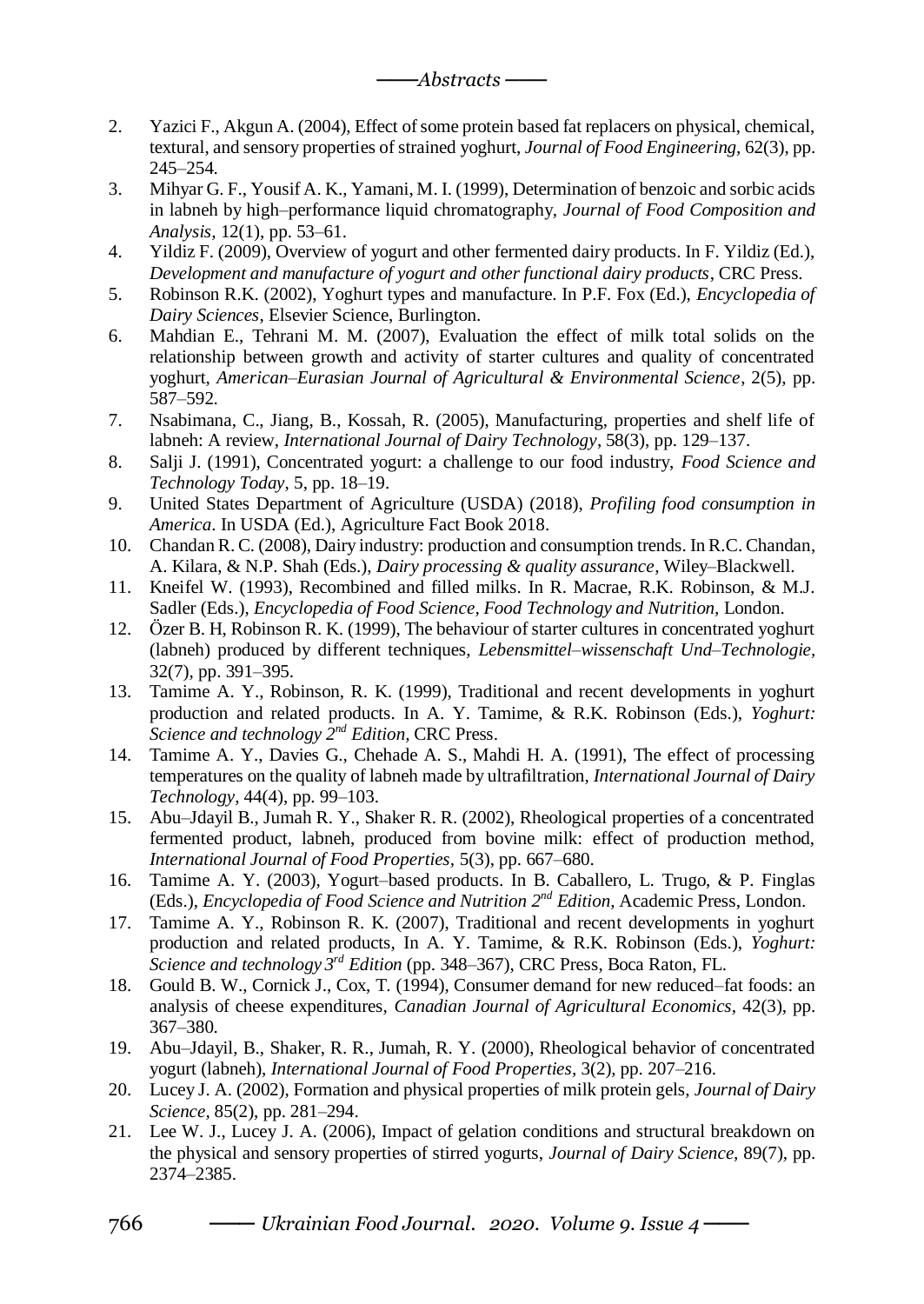- 22. Skriver A., Holstborg J., Qvist, K. B. (1999), Relation between sensory texture analysis and rheological properties of stirred yogurt, *Journal of Dairy Research,* 66(4), pp. 609–618.
- 23. Richardson R. K., Morris E. R., Ross–Murphy S. B., Taylor L.J., Dea I. C. M. (1989), Characterization of the perceived texture of thickened systems by dynamic viscosity measurements, *Food Hydrocolloids*, 3(3), pp. 175–191.
- 24. Stanley N. L., Taylor L. J. (1993), Rheological basis of oral characteristics of fluid and semi– solid foods: a review, *Acta Psychologica,* 84(1), pp. 79–92.
- 25. Özer B. H., Robinson, R. K., Grandison, A. S., Bell, A. E. (1997), Comparison of techniques for measuring the rheological properties of labneh (concentrated yogurt), *International Journal of Dairy Technology,* 50(4), pp. 129–133.
- 26. Özer B. H., Robinson R. K., Grandison A. S., Bell A. E. (1998), Gelation properties of milk concentrated by different techniques, *International Dairy Journal,* 8(9), pp. 793–799.
- 27. Özer B. H., Stenning R. A., Grandison A. S., Robinson R. K. (1999), Rheology and microstructure of labneh (concentrated yogurt), *Journal of Dairy Science Champaign Illinois,* 82(4), pp. 682–689.
- 28. Lucey J. A., Munro P. A., Singh H. (1998), Whey separation in acid skim milk gels made with glucono– $\delta$ –lactone: effects of heat treatment and gelation temperature, *Journal of Texture Studies,* 29(4), pp. 413–426.
- 29. Oliveira M. N., Sodini I., Remeuf F., Corrieu G. (2001), Effect of milk supplementation and culture composition on acidification, textural properties and microbiological stability of fermented milks containing probiotic bacteria, *International Dairy Journal,* 11(11), pp. 935– 942.
- 30. Jumah R. Y., Shaker R. R., Abu–Jdayil B. (2001), Effect of milk source on the rheological properties of yogurt during the gelation process, *International Journal of Dairy Technology,*  54(3), pp. 89–93.
- 31. Barreto Penna A. L., Converti A., Nogueira de Oliveira, M. (2006), Simultaneous effects of total solids content, milk base, heat treatment temperature and sample temperature on the rheological properties of plain stirred yogurt, *Food Technology and Biotechnology,* 44(4)*,*  pp. 515–518.
- 32. Özer B. H, Stenning R.A., Grandison A.S., Robinson R.K. (1999). Effect of protein concentration on the properties and structure of concentrated yogurts, *International Journal of Dairy Technology,* 52(4), pp. 135–138.
- 33. Bremer L. G. B., Bijsterbosch B. H., Schrijvers R., van Vliet T., Walstra P. (1990), On the fractal nature of the structure of acid casein gels, *Colloids and Surfaces,* 51, pp. 159–170.
- 34. Marafon A. P., Sumi A., Granato D., Nogueira O. M., Alcantara M. R., Tamime A. Y. (2011), Effects of partially replacing skimmed milk powder with dairy ingredients on rheology, sensory profiling, and microstructure of probiotic stirred–type yogurt during cold storage, *Journal of Dairy Science,* 94(11), pp. 5330–5340.
- 35. Serra M., Trujillo A. J., Guamis B., Ferragut V. (2009), Evaluation of physical properties during storage of set and stirred yogurts made from ultra–high pressure homogenization– treated milk, *Food Hydrocolloids,* 23(1), pp. 82–91.
- 36. Weidendorfer K., Bienias A., Hinrichs J. (2008), Investigation of the effects of mechanical post–processing with a colloid mill on the texture properties of stirred yogurt, *International Journal of Dairy Technology*, 61(4), pp. 379–384.
- 37. van Vliet T., Lucey J. A., Grolle K., Walstra P. (1997), Rearrangements in acid–induced casein gels during and after gel formation. In E. Dickinson, & Bergenstahl (Eds.), *Food colloids. Protein, lipids and polysaccharides*, Royal Society of Chemistry, Cambridge.
- 38. Özer B. H., Bell A. E., Grandison A. S., Robinson R. K. (1998). Rheological properties of concentrated yoghurt (labneh), *Journal of Texture Studies,* 29(1), pp. 67–80.